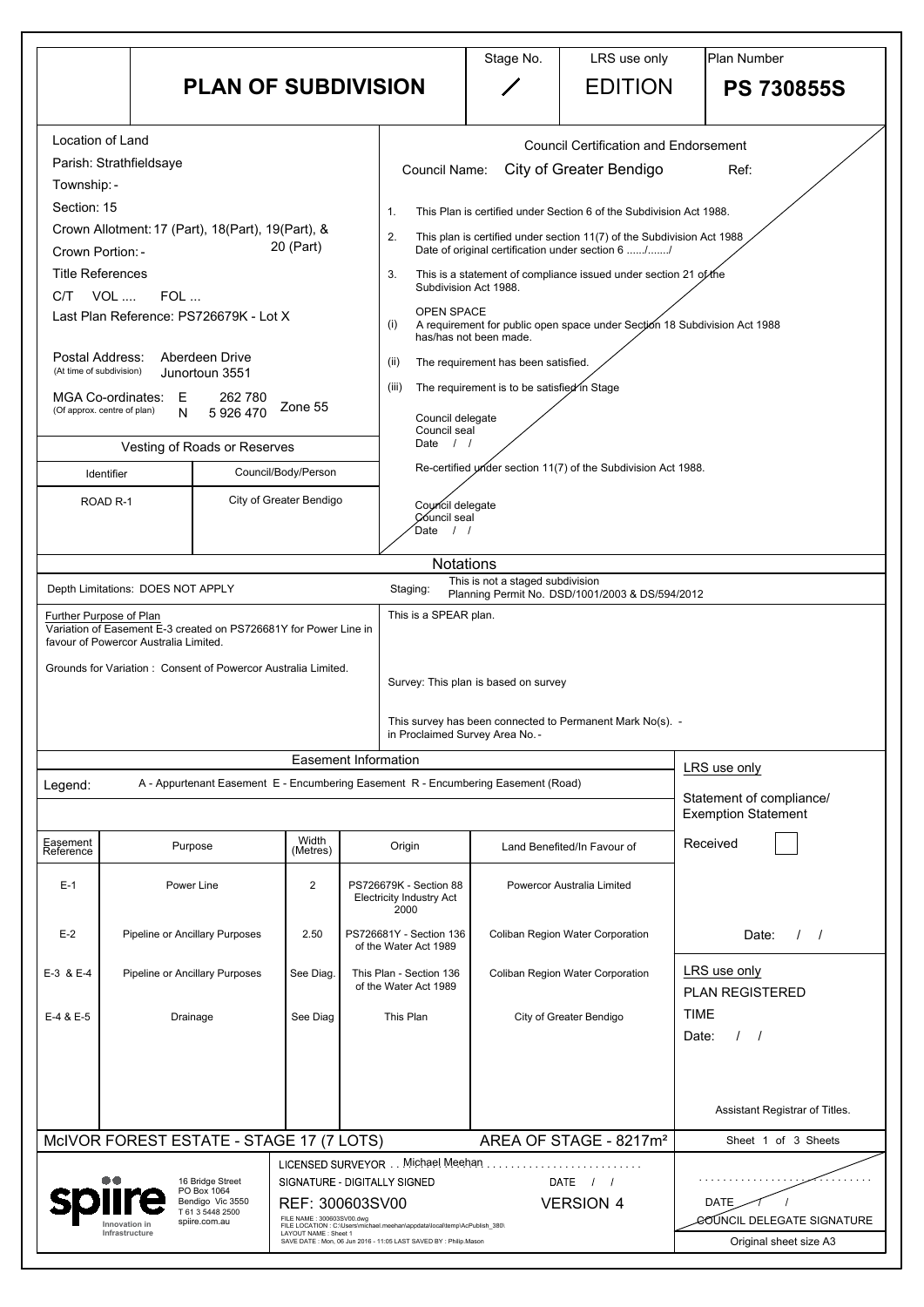

| $\vert G \vert$ | $\bullet\bullet$<br><b>spiire</b><br>Innovation in               | ిసు<br>◡<br>$\mathscr{L}$<br>$\mathcal{S}_{\mathcal{C}}$<br>219-1-1-5<br>RESERVE<br>$v^{\circ}_{\nu}$<br>G<br>4.37<br><b>MARX</b><br>269°28'<br>ORIVE<br>16 Bridge Street<br>PO Box 1064<br>Bendigo Vic 3550<br>T 61 3 5448 2500<br>spiire.com.au |                                                                         |                                                                                                                                                                                                                                                                                |                |                                 |                                                                               |  |
|-----------------|------------------------------------------------------------------|---------------------------------------------------------------------------------------------------------------------------------------------------------------------------------------------------------------------------------------------------|-------------------------------------------------------------------------|--------------------------------------------------------------------------------------------------------------------------------------------------------------------------------------------------------------------------------------------------------------------------------|----------------|---------------------------------|-------------------------------------------------------------------------------|--|
|                 | Infrastructure                                                   |                                                                                                                                                                                                                                                   |                                                                         |                                                                                                                                                                                                                                                                                |                |                                 | Sheet 2                                                                       |  |
| H               | <b>SCALE</b><br>luuuu<br>20<br>40<br>20<br>LENGTHS ARE IN METRES | 60<br>80                                                                                                                                                                                                                                          | <b>ORIGINAL</b><br><b>SHEET</b><br>SCALE<br><b>SIZE</b><br>A3<br>1:2000 | LICENSED SURVEYOR<br>SIGNATURE - DIGITALLY SIGNED<br>REF: 300603SV00<br>FILE NAME: 300603SV00.dwg<br>FILE LOCATION : C:\Users\michael.meehan\appdata\local\temp\AcPublish_380\<br>LAYOUT NAME : Sheet 2 P<br>SAVE DATE : Mon, 06 Jun 2016 - 11:05 LAST SAVED BY : Philip.Mason | Michael Meehan | <b>DATE</b><br><b>VERSION 4</b> | <b>DATE</b><br>COUNCIL DELEGATE<br><b>SIGNATURE</b><br>Original sheet size A3 |  |
|                 |                                                                  |                                                                                                                                                                                                                                                   |                                                                         |                                                                                                                                                                                                                                                                                | 4              | 5                               | 6                                                                             |  |